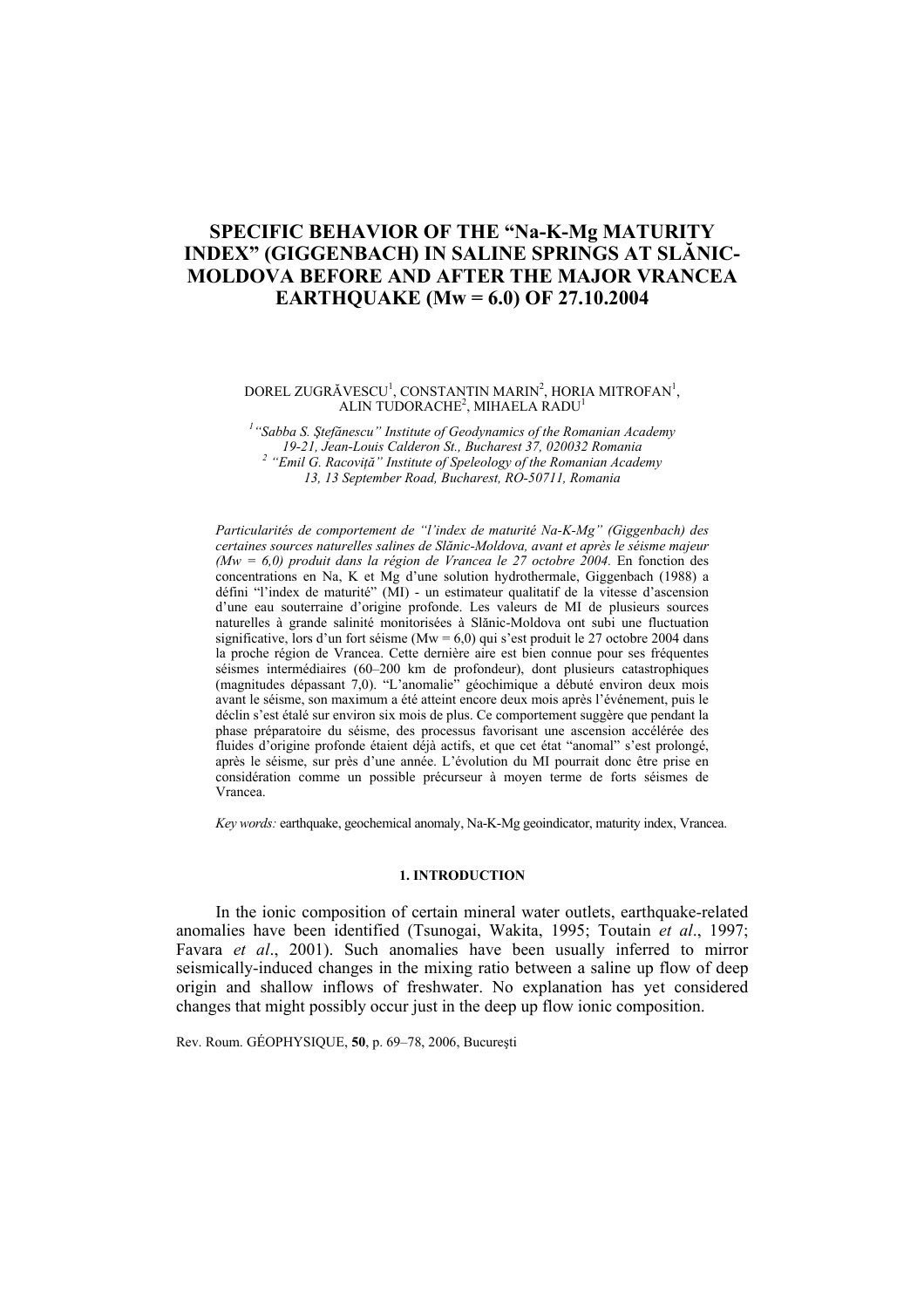However, as Giggenbach (1988) has indicated, there is a direct connection between the time required by a hydrothermal up flow to reach a sampling point at the surface, and the extent to which the concerned aqueous solution re-equilibrates – in chemical terms – with the surrounding rock matrix. Transients of a so-called "maturity index" (henceforth MI) – defined by Giggenbach (1988) as a function of the Na, K and Mg ions contents of a hydrothermal solution – may be indicative of changes in fluid up flow duration, and implicitly in its up flow velocity.

A model of seismically-induced variations in water up flow velocities has been proposed by Muir-Wood, King (1993), by taking into account transients of the aperture of a vertical, liquid-filled fracture. Woith *et al.* (2003), on the other hand, have invoked a different cause for seismically-induced changes in groundwater up flow rates, namely the "advective overpressure" (Steinberg *et al.*, 1989a, 1989b, 1989c; Sahagian, Proussevitch, 1992; Sahagian, 1993) – a mechanism related to gas bubbles rising through a liquid.



Fig.1 – Location of Slănic-Moldova sampling site with respect to the intermediate depth (>60 km) Vrancea earthquakes. Dots indicate the epicenters of such events having occurred during the XX-th century. The triangle indicates the epicenter of the 27 Oct. 2004, Mw=6.0 earthquake. (Adapted from Wenzel et al., 1999).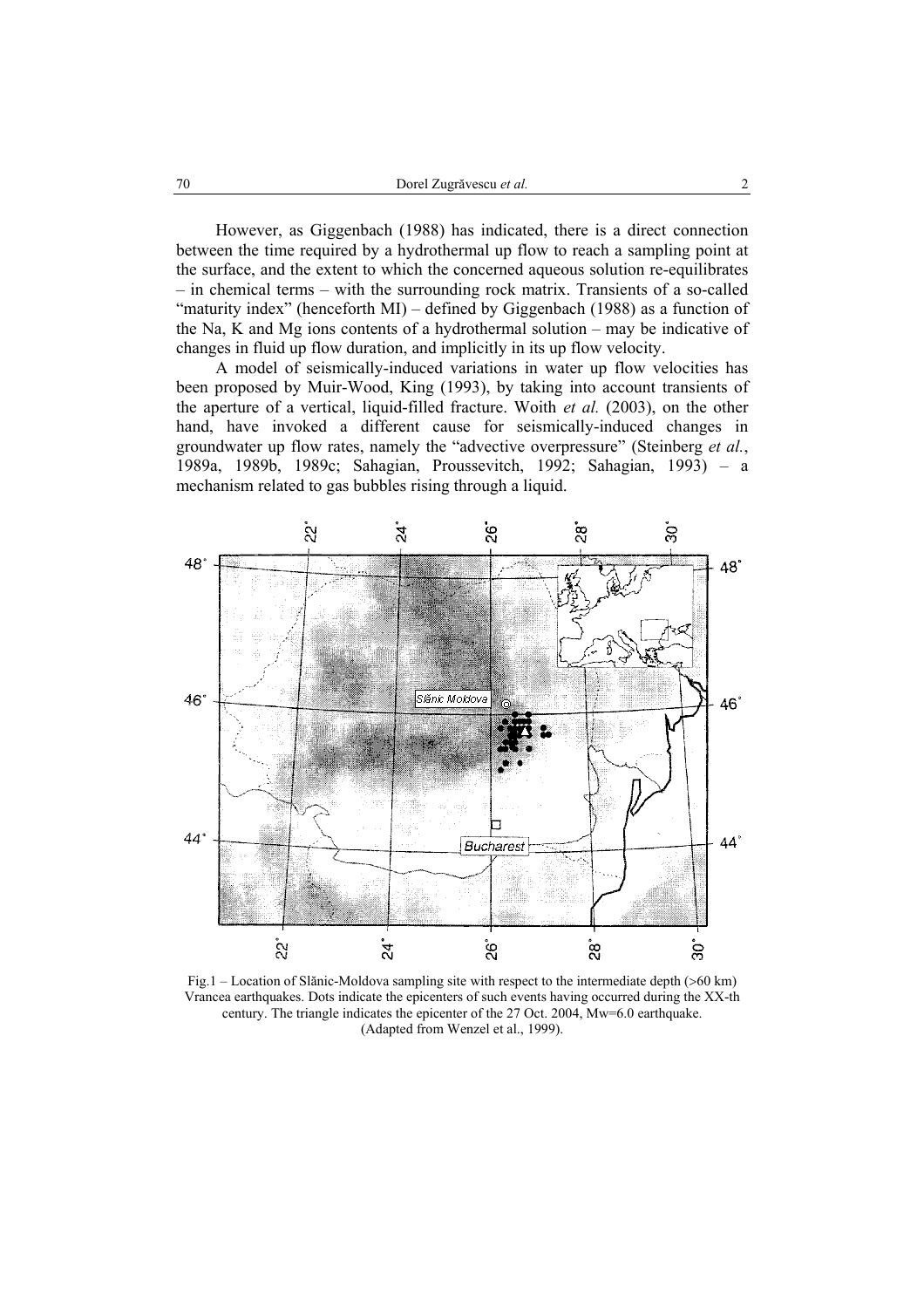In Vrancea region, within a narrow surface area  $(30 \times 70 \text{ km})$ , intermediate depth (60–200 km), strong earthquakes occur rather frequently (179 events with 5.0 ≤ Mw ≤ 7.7 recorded during the XX-th century – Radulian *et al.*, 2000). Yet no conclusive reports of seismically-related geochemical anomalies have been provided so far for this area. In order to identify whether that specific geodynamic activity might result in characteristic behaviors of the Giggenbach MI parameter thus possibly hinting to episodic fluctuations in groundwater up flow rates - we have conducted a MI evolution monitoring, by recording ionic compositions in three natural outlets (springs) at Slănic-Moldova. This sampling site is located just 30 km away from Vrancea epicentral area (Fig. 1). Vaselli *et al.* (1997) had already suggested that fluid outlets here could be the most appropriate in terms of earthquakes geochemical monitoring - among the many tens of other discharges they had sampled within a broader territory, assumedly concerned by the Vrancea geodynamic activity effects. Vaselli *et al*. (2002) have additionally provided several pieces of evidence (based on the D and  $O<sup>18</sup>$  isotopes concentrations, and on the  $He<sup>3</sup>/He<sup>4</sup>$  isotopic ratio), which pointed to the existence of a significant constituent of non-meteoric origin in the mineral water discharges at Slănic-Moldova.

## **2. EXPERIMENTAL APPROACH**

The geochemical monitoring of the three considered springs at Slănic-Moldova (locally designated as no. 1bis, no. 6 and no. 10) began in April 2003. Water samples have been collected approximately once a month. Sampling frequency has been increased (up to one series of samples per day) subsequently to the significant Vrancea earthquake (Mw =  $6.0$ ) of 27 October 2004. A total of 35 series of samples have been collected until May 2005. The chemical analyses (pH, conductivity, TDS, major cations and anions) have been performed within the laboratory of the "Emil Racovitza" Institute of Speleology of the Romanian Academy.

The water of the considered springs is close to neutral (pH values average  $6.2 \pm 0.2$ ), and it has a NaCl general chemical character, with TDS values ranging between 10,000–17,000 mg/kg. Similarly to other outlets previously investigated at Slănic-Moldova (Vaselli *et al.*, 2002), significant amounts of  $CO<sub>2</sub>$  and  $H<sub>2</sub>S$  gases are released from the spring water.

MI values (Table 1) always fall within the "critical" 2.00÷2.66 range, outside which the MI significance becomes less precise (Giggenbach, 1988). This favorable feature, together with the NaCl chemical character and the close-toneutral pH values, make these spring waters suitable for the MI assessment and interpretation technique described by Giggenbach (1988).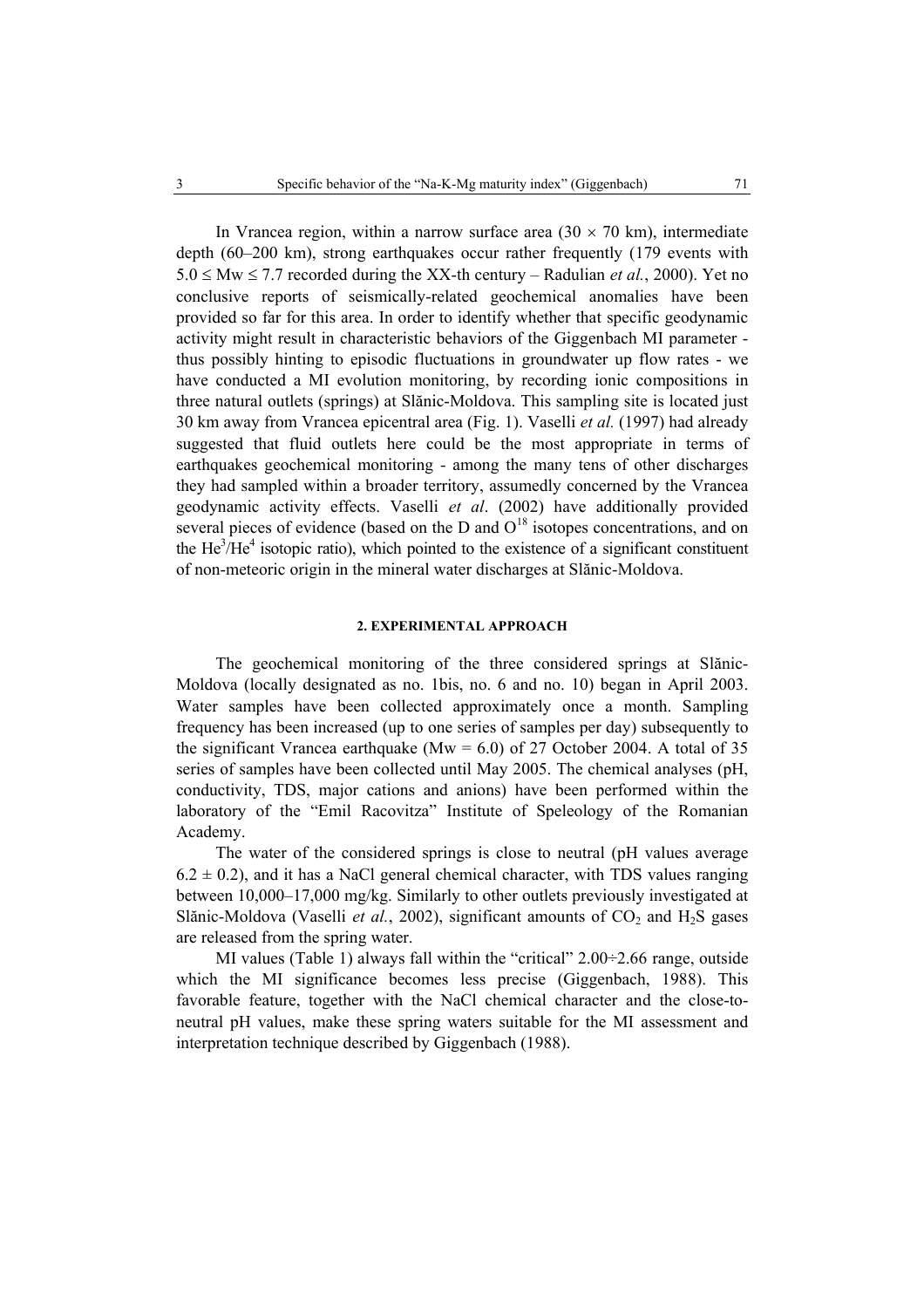## *Table1*

Maturity index (MI) values computed for the three considered springs at Slănic-Moldova

| Date                    | Spring no. 1bis | Spring no. 6 | Spring no. 10 |
|-------------------------|-----------------|--------------|---------------|
| 16-Apr-03               | 2.294           | 2.281        | 2.266         |
| 10-May-03               | 2.280           | 2.279        | 2.254         |
| $11-Jun-03$             | 2.298           | 2.328        | 2.236         |
| $14-Jul-03$             | 2.284           | 2.331        | 2.274         |
| 7-Aug-03                | 2.271           | 2.306        | 2.224         |
| 22-Sep-03               | 2.270           | 2.305        | 2.242         |
| 21-Oct-03               | 2.265           | 2.294        | 2.244         |
| 11-Nov-03               | 2.287           | 2.308        | 2.257         |
| $\overline{10}$ -Dec-03 | 2.277           | 2.302        | 2.254         |
| 3-Feb-04                | 2.275           | 2.296        | 2.242         |
| 16-Mar-04               | 2.292           | 2.290        | 2.257         |
| $6-Apr-04$              | 2.278           | 2.294        | 2.275         |
| 27-Apr-04               | 2.292           | 2.325        | 2.264         |
| $1-Jun-04$              | 2.282           | 2.309        | 2.268         |
| 25-Jun-04               | 2.258           | 2.290        | 2.236         |
| 20-Jul-04               | 2.321           | 2.336        | 2.276         |
| 19-Aug-04               | 2.319           | 2.330        | 2.300         |
| 21-Sep-04               | 2.319           | 2.362        | 2.301         |
| 30-Sep-04               | 2.348           | 2.369        | 2.327         |
| 26-Oct-04               | 2.342           | 2.359        | 2.303         |
| 29-Oct-04               | 2.334           | 2.358        | 2.323         |
| 30-Oct-04               | 2.339           | 2.361        | 2.304         |
| 31-Oct-04               | 2.339           | 2.371        | 2.329         |
| $1-Nov-04$              | 2.350           | 2.366        | 2.313         |
| 2-Nov-04                | 2.340           | 2.368        | 2.323         |
| $3-Nov-04$              | 2.337           | 2.338        | 2.314         |
| 10-Nov-04               | 2.325           | 2.361        | 2.321         |
| 18-Nov-04               | 2.340           | 2.354        | 2.298         |
| 8-Dec-04                | 2.374           | 2.386        | 2.319         |
| $20$ -Dec-04            | 2.353           | 2.365        | 2.345         |
| 12-Jan-05               | 2.351           | 2.368        | 2.316         |
| 17-Feb-05               | 2.347           | 2.352        | 2.325         |
| 29-Mar-05               | 2.335           | 2.350        | 2.322         |
| 9-May-05                | 2.343           | 2.347        | 2.300         |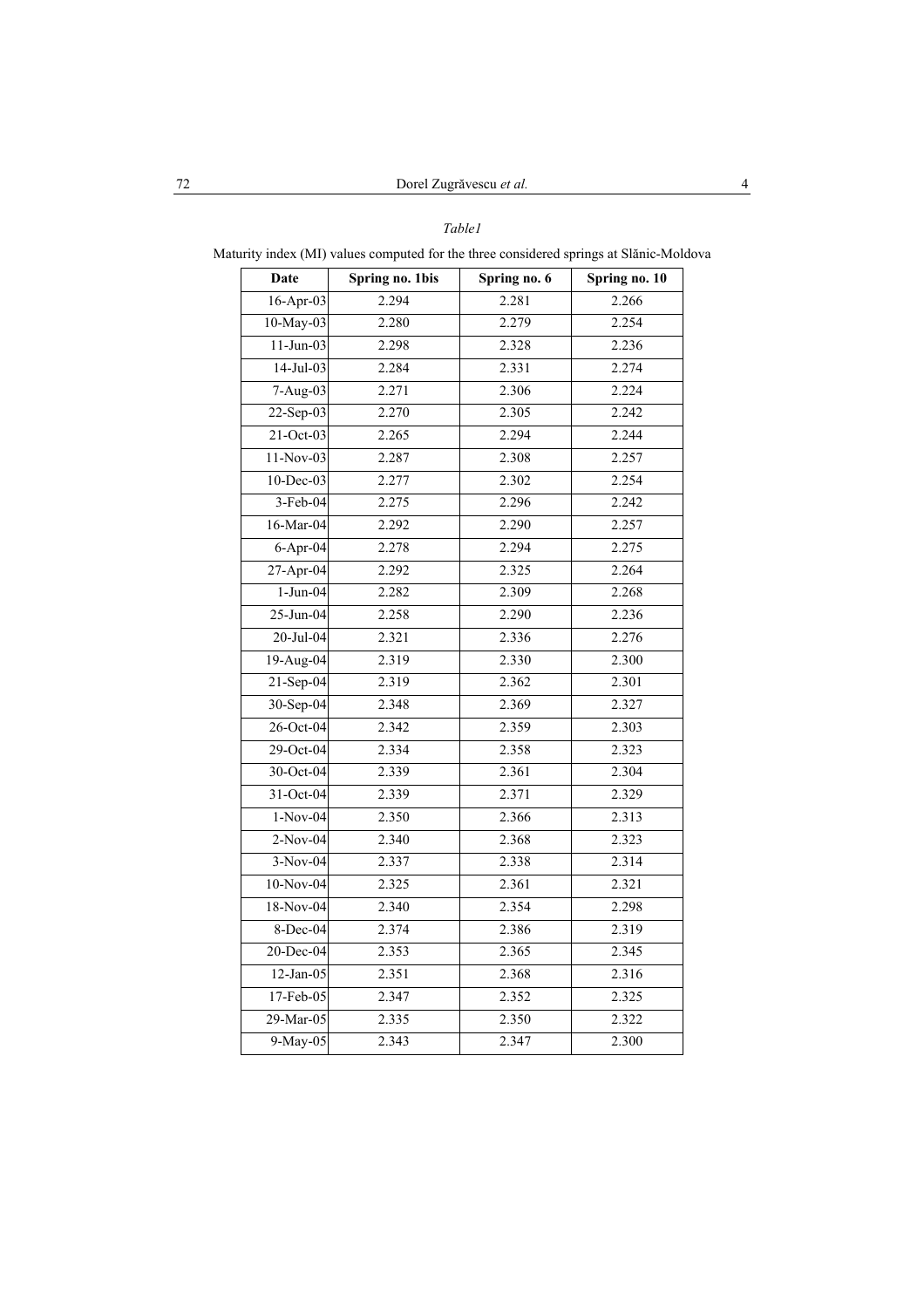## **3. RESULTS**

The strongest four earthquakes recorded in Vrancea area during the geochemical monitoring time interval (April 2003 – May 2005) ranged from  $Mw = 4.6$  to  $Mw = 6.0$  (The Romanian National Institute for Earth Physics, site *www.infp.ro*). They all occurred at intermediate (sub-crustal) depths (100–166 km).

There seems reasonable to assume a correspondence between geodynamic processes operating at large depths and their contemporary MI fluctuations, only if the latter have been manifest at least on the occasion of the strongest event which had occurred within the monitoring period - the Mw  $= 6.0$  earthquake on 27 October 2004.

Such a behavior has been indeed noticed starting approximately from August 2004. All three springs displayed an increasing trend of their MI values (Fig. 2), significantly exceeding the range of the entire previous monitoring period - which was inferred to represent the "normal background". Absolute MI maxima have been recorded in December 2004, when values decayed back toward the "normal background" level.

A more definite outline of the above-mentioned trend has been obtained (Fig. 3) by means of a mobile average filter (average of 3 adjacent values, weighted with the reverse of the time interval between two consecutive samplings).

By analyzing for each spring separately the periods before and after the occurrence of the anomaly (Table 2), one can notice that the pre-anomaly MI averages are by 0.055–0.061 lower than those calculated for the anomalous period. This difference exceeds three standard deviations, irrespective if the latter are computed for the pre-anomaly period (0.016–0.018), or for the anomalous one (0.011–0.013). Additionally, that increment from the pre-anomaly period to the anomalous one amounts to almost 10% of the entire range  $(2.00\div 2.66)$  for which MI values are accepted (Giggenbach, 1988) to be significant.

It is also important to mention that in relationship with less strong Vrancea earthquakes (for instance those on 5 Oct. 2003,  $Mw = 4.6$ , and on 14 May 2005,  $Mw = 5.2$ ) no analogous anomalies of the MI parameter occurred.

### **4. DISCUSSION**

The "anomalous" fluctuation detected in the MI series cannot be ascribed either to hydro-meteorological causes (it is not a cyclic, seasonal occurrence), or to anthropic ones (during that period, the aquifer has not been subject to any anthropic stresses). It is hence reasonable to assume that at its origin there has been a water up flow acceleration, induced for a limited period of time by processes associated with the occurrence of the Mw =  $6.0$ , intermediate depth (100 km) earthquake of 27 Oct. 2004.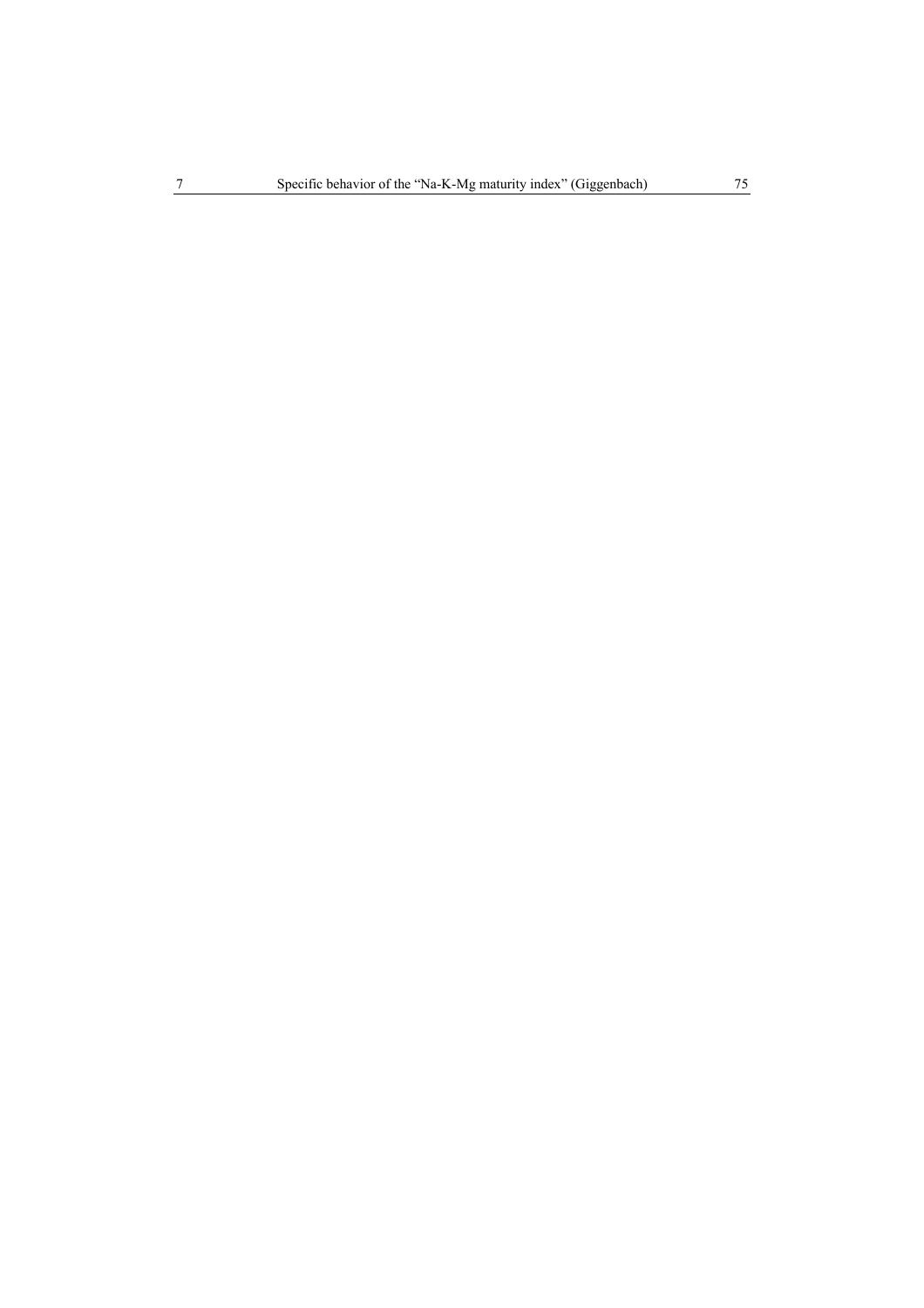| occurrence of the anomary, for each of the three considered springs at shalle-ivioldova |                           |                       |                        |                       |                         |                       |  |  |  |
|-----------------------------------------------------------------------------------------|---------------------------|-----------------------|------------------------|-----------------------|-------------------------|-----------------------|--|--|--|
|                                                                                         | no. 1bis<br><b>Spring</b> |                       | <b>Spring</b><br>no. 6 |                       | <b>Spring</b><br>no. 10 |                       |  |  |  |
|                                                                                         | average                   | standard<br>deviation | average                | standard<br>deviation | average                 | standard<br>deviation |  |  |  |
| before the anomaly                                                                      | 2.287                     | 0.018                 | 2.306                  | 0.018                 | 2.254                   | 0.016                 |  |  |  |
| during the anomaly                                                                      | 2.343                     | 0.011                 | 2.361                  | 0.011                 | 2.316                   | 0.013                 |  |  |  |
| difference between those two time intervals                                             | 0.057                     |                       | 0.055                  |                       | 0.061                   |                       |  |  |  |

MI average values and standard deviations computed separately for the periods before and after the occurrence of the anomaly, for each of the three considered springs at Slănic-Moldova

*Table 2* 

About 1-2 months before that major earthquake, an initial, fast increase in the MI values occurred, exceeding by many folds the standard deviations of the pre-anomaly period. This increase may be ascribed to initial changes in the state of stress within the seismogenic zone. We estimate that the indicated stress increase resulted in a more abundant expulsion of the pore water, due to the reduction of the aperture between the walls of the fracture that separates two distinct tectonic blocks of Vrancea geodynamically active zone. Subsequently, when the earthquake was triggered, the phenomenon became more intense, on one hand because of the sudden change in the relative position of the tectonic compartments between which the liquid flows, and on the other hand due to the sudden change of the ascending liquid pressure, as a consequence of the magma degassing that occurred during the release of the elastic energy (micro-fracturing of the concerned material resulted in a sudden expansion of the gas trapped within the magma).

We emphasize the remarkable evolution of the MI values subsequently to the completion of this phenomenon: the absolute maximum recorded virtually simultaneously at all three springs within the 50 days period that followed the earthquake could be ascribed to the expulsion of the liquid from the fault, on one hand because of the additional pressure generated by the magma degassing, and on the other hand because of the enlargement of the voids through which the liquid flowed up toward the surface.

Further on a MI reduction trend occurred, which suggested a progressive return to the previous, undisturbed state (decline of the ascending fluid pressure, restriction of the space available for its up flow).

We estimate that a further check of our hypotheses might be achieved by means of pressure sensors installed in a space next to the spring up flow region. Normally, such sensors should be able to detect the shock triggered by the pressure drop generated by the magma degassing that occurs during the release of the seismic energy. Correlated with the precise time of the earthquake occurrence, such observations will be able to provide an estimate of the shock propagation velocity across the system through which the liquid flows from the deep zone toward the surface. Moreover, apparently the most interesting result of our observations is the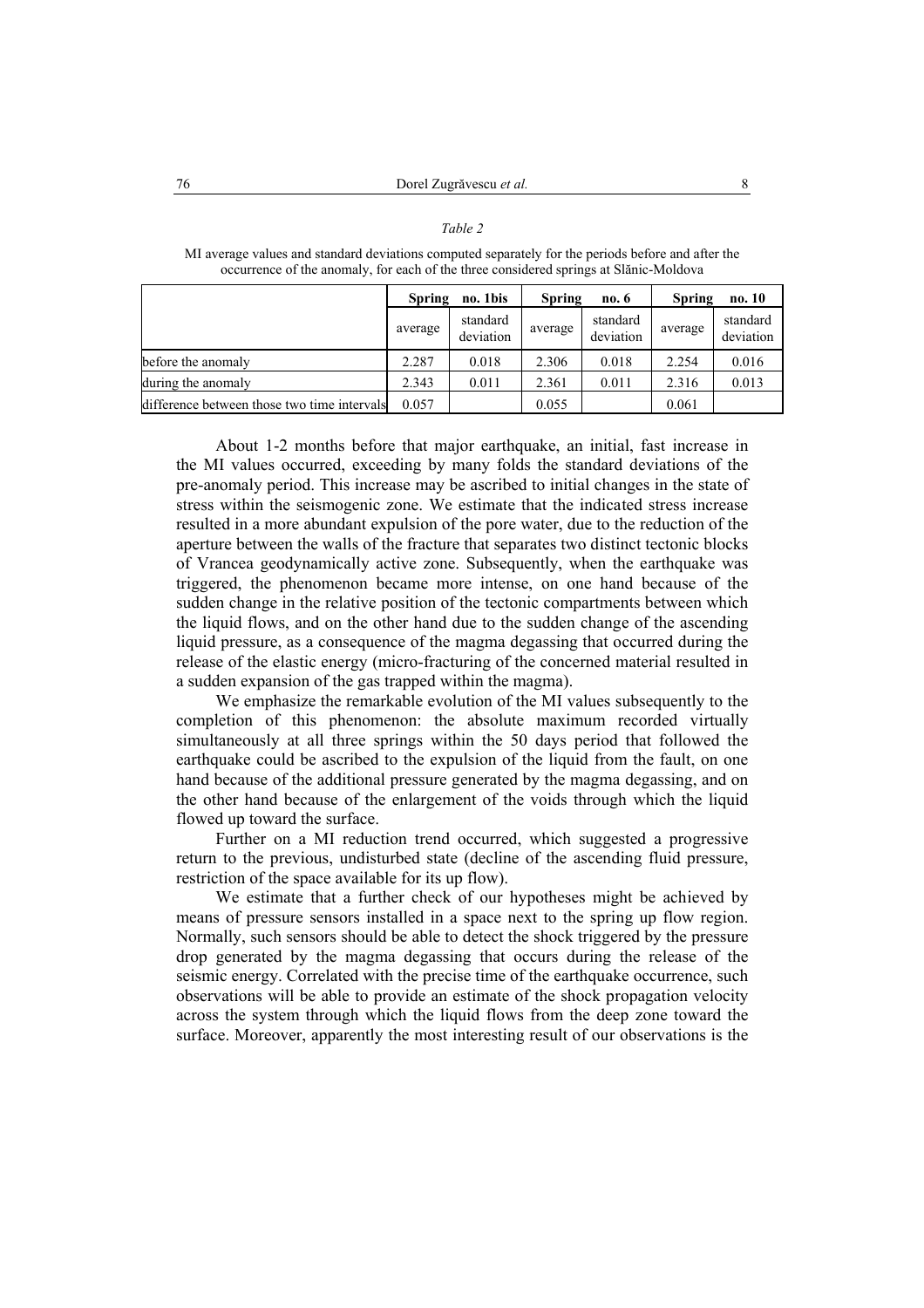possibility to consider that the shift in the MI values, that occurs virtually simultaneously at all three springs, may be an earthquake precursor related to the modification of the fluid conduits size, a phenomenon which occurs when the earthquake generating stress exceeds a certain threshold level.

### **5. CONCLUSIONS**

So far published reports on earthquake-related fluctuations in the concentration of certain water dissolved components suggested that such "anomalies" were always a result of changes in the mixing ratio between a saline inflow of deep origin and meteoric fresh water.

Alternatively, the present investigation has outlined that in the composition of the very inflow of deep origin significant changes might occur as well, possibly in relationship with a major ( $Mw = 6.0$ ) Vrancea earthquake. The detection of this phenomenon has been possible by recording in three saline springs at Slănic-Moldova the fluctuations of the "maturity index"  $(MI) - a$  "geoindicator" previously defined by Giggenbach (1988) as a function of the Na, K and Mg ions concentrations of a hydrothermal solution.

A significant MI increase has occurred for about two months before the earthquake and it has continued for another two months, then a decrease followed – for at least six months – toward the "background" state. Since the MI is a "proxy" of the up flow velocity of a hydrothermal solution, the observed behavior seems to indicate that during the earthquake preparation stage there occur processes (rocks mechanical deformations, release of gas) able to induce a noticeable acceleration of the fluid up flow from depth. Subsequently to the earthquake occurrence, the inferred processes progressively diminish, to finally vanish completely, so that liquid up flow velocity returns to normal, smaller values.

The indicated results appear to be promising in terms of devising mediumterm forecasts concerning the occurrence of major ( $Mw \ge 6.0$ ) Vrancea earthquakes.

*Acknowledgements.* We express our gratitude to Tatiana Vraciu, director of "Perla Moldovei S.A.", for all the support she provided to the activities we carried out within the facilities of the company in Slănic-Moldova. We also thank to Ion Radu, for his devoted assistance in the sampling sessions. On various occasions, we benefited of additional logistical support from Gheorghe Lupescu, Ioan Seghedi, Alexandru Szakacs, Lucian Beşuţiu, Marian Popescu, Alexandru Dobre, to whom we feel deeply indebted. We are also grateful to Floarea Răducă, who greatly contributed in performing the laboratory work.

### **REFERENCES**

FAVARA, R., GRASSA, F., INGUAGGIATO, S., VALENZA, M. (2001), *Hydrogeochemistry and stable isotopes of thermal springs: earthquake-related chemical changes along Belice Fault (Western Sicily)*. Appl. Geochem., **16**, 1–17.